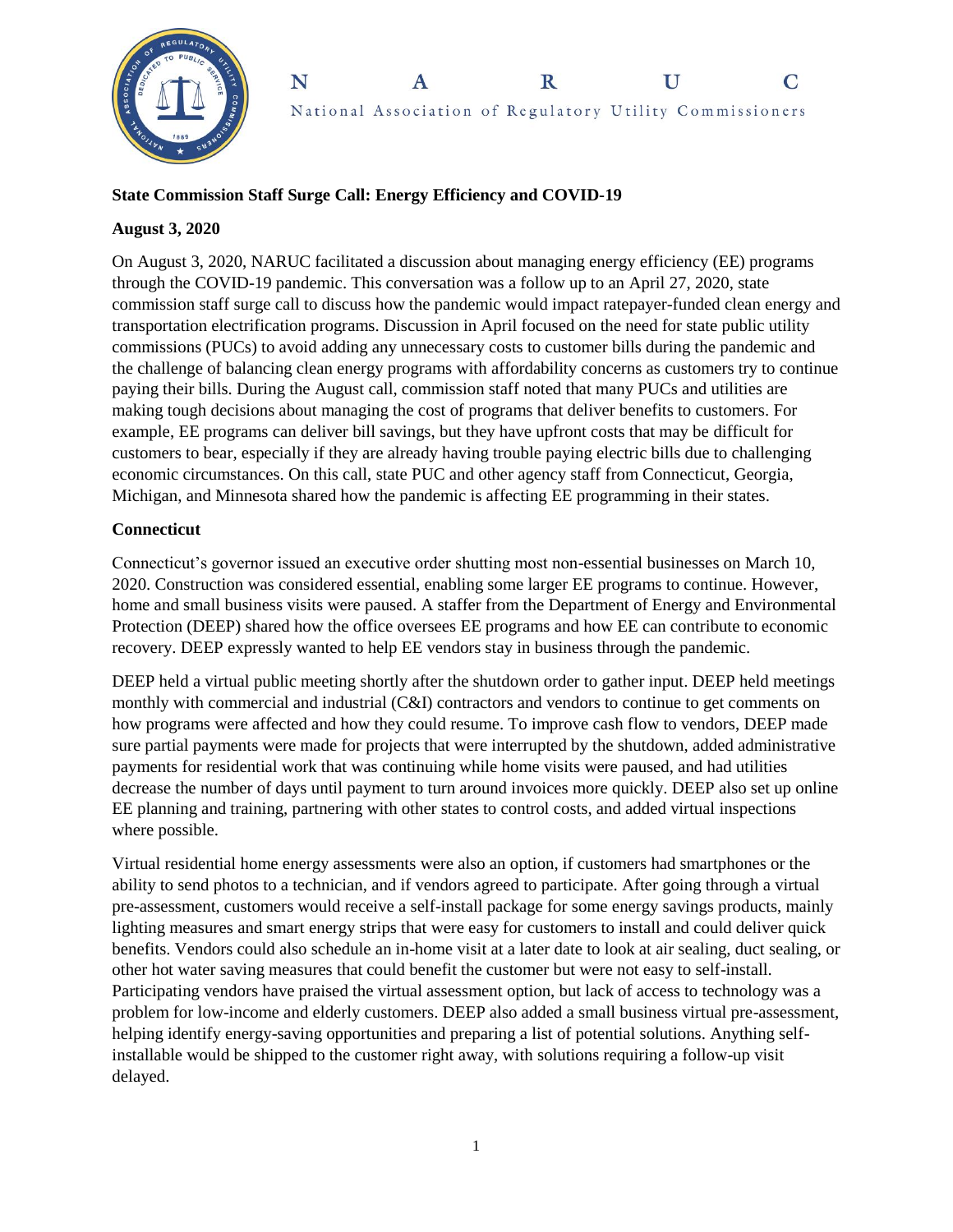



Utilities hired a health and safety expert to institute protocols for in-person visits. DEEP received feedback on the equipment requirements associated with the protocols and made some adjustments that let vendors resume in-home visits. DEEP also increased both residential and commercial incentives. Raising the home insulation rebate, in particular, has been very effective at getting more work for contractors and delivering energy savings.

## **Georgia**

A large portion of Georgia's EE program was shut down in the early days of the pandemic in March 2020. Two new Georgia Power programs for low-income ratepayers and a commercial behavioral EE program were delayed. The utility paused all non-COVID marketing and communications and held back new program launches for several months. As of early August, several programs had re-launched and Georgia Power had resumed marketing EE programs, with even more effort to make up for the lost time over the spring and summer. The Georgia Public Service Commission (PSC) will not penalize Georgia Power for failing to reach program targets, but the utility is still reporting progress to the PSC. Georgia Power is projecting a 45% drop in overall savings from EE programs and a 35% drop in program budgets. The utility retained and paid most EE contractors through the pause rather than having to cancel and renegotiate contracts once programs were resumed. In addition, the timing of the integrated resource plan (IRP) cycle requires Georgia Power to find a new set of implementation contractors, further contributing to administrative costs.

Looking forward to fall 2020, the PSC approved a vast increase in the lighting program, focusing on achieving the residential LED goal. Custom and prescriptive commercial EE goals are live and can go forward, but many commercial customers are facing financial uncertainty and are delaying EE investments. Municipal buildings are participating at near-normal rates. Small commercial direct installations and the commercial behavioral program are still delayed.

The PSC continues to communicate with Georgia Power about allowing EE contractors to resume inperson work, provided safety protocols are in place to protect both contractors and customers. This resumption would open up the Whole Home Pathways program (offering large residential retrofits) and the small commercial direct installation program. The PSC is also considering a streamlined pre-approval process for customer prescriptive EE. Georgia Power is considering a virtual audit system, but the utility is cautious about making a major investment in a tool that may not be fully utilized. The PSC expects Georgia Power to request an increase in commercial EE incentives, particularly for the prescriptive commercial program that makes up a large part of the portfolio. PSC staff will need to approve the change in incentives, balancing the increase in energy savings with program costs. Overall, the PSC is committed to saving as many EE jobs as possible and getting the highest level of EE savings in 2020, and looking to resuming normal operations in 2021.

# **Michigan**

Michigan's governor issued an executive order shutting non-essential businesses, including EE, on March 13, 2020. On April 15, 2020, the Public Service Commission (PSC) issued an order requiring utilities to report on activities that would adversely affect customers, explicitly including EE and demand response. Utilities were asked to submit monthly reports detailing specific disruptions in programming and how COVID-19 would reduce service offerings. The PSC has also held stakeholder meetings on April 21, May 1, and May 14 to discuss how EE programs and energy savings are affected and how the customer base is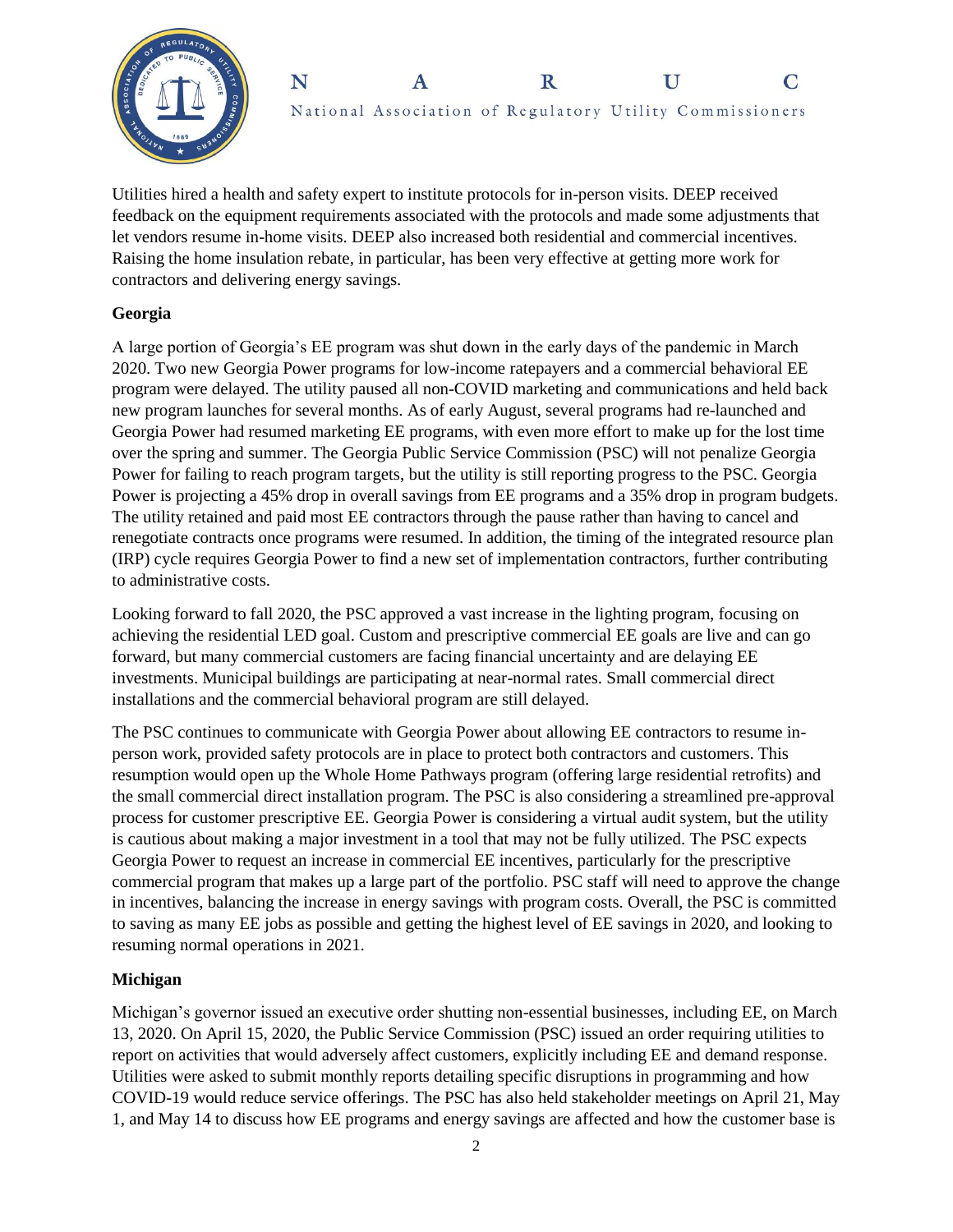



impacted, with particular attention to low-income customers. Many of the state's larger utilities quickly sent out information to customers on how to reduce energy usage when working from home.

On May 14, EE programs were able to resume services, with virtual in-home assessments and an increase in rebates. Many utilities reported energy savings as customers working from home developed a better understanding of how to control their usage into the late spring and early summer. Larger utilities expect to meet legislative EE targets of 1% savings in 2020. Some utilities have filed amendments to their EE plans requesting PSC approval to spend more money to offer higher rebates while still keeping programs cost-effective.

The PSC's order requested a progress report from PSC staff by June 15. The staff report included recommendations for multi-year targets if utilities were unable to meet 2020 targets; additional safety considerations for customers, contractors, and utility employees; and three- and six-month updates from utilities on their EE programs. The PSC also requested that staff continue existing low-income programming, energy waste reduction, and demand response workgroups to evaluate the impacts of COVID-19 on these programs and customer groups. Staff are consciously trying to share successful strategies employed by larger utilities with the many smaller and cooperative utilities in Michigan.

PSC staff will produce a final report in February 2021 summarizing the pandemic's impacts in 2020 and recommending changes to 2021 programs. Overall, PSC staff cited positive outcomes in Michigan and productive collaboration between the PSC, utilities, and stakeholders to continue EE programs through the pandemic.

## **Minnesota**

Staff from the Minnesota Public Utilities Commission (PUC) and Department of Commerce (DOC) joined the call to share both agencies' approach to EE programs during the pandemic. Like other states, non-essential businesses in Minnesota closed as of a March 13, 2020 executive order. Shortly after, the PUC and DOC sent out a joint letter requesting that utilities consider restricting disconnections, waiving late fees, and arranging payment plans with customers falling behind on their bills. The PUC opened a docket in April to discuss reporting and accepted comments from natural gas and electric utilities on COVID-19 issues. On April 20, utilities filed a petition requesting authority to track COVID-related expenses. The PUC also opened an inquiry into the financial impacts of the pandemic on gas and electric utilities.

One commissioner filed a memo asking the PUC to request information from utilities on investments that could assist the state in economic recovery. A PUC order dated May 22 opened a new docket on economic stimulus, laying out a number of conditions that utility investments would need to meet, including consistency with existing plans and PUC orders, system benefits, emissions reduction, job creation, and use of woman-, minority-, or veteran-owned businesses when possible. Utilities filed responses on June 17, and the PUC is determining next steps, including performance metrics and cost recovery.

The DOC has the authority to approve EE programs and expenditures for regulated utilities in Minnesota. Prior to the PUC's docket, the DOC coordinated with utilities to pivot to virtual audits and other measures to maintain program continuity, with strong participation. The DOC is currently reviewing tri-annual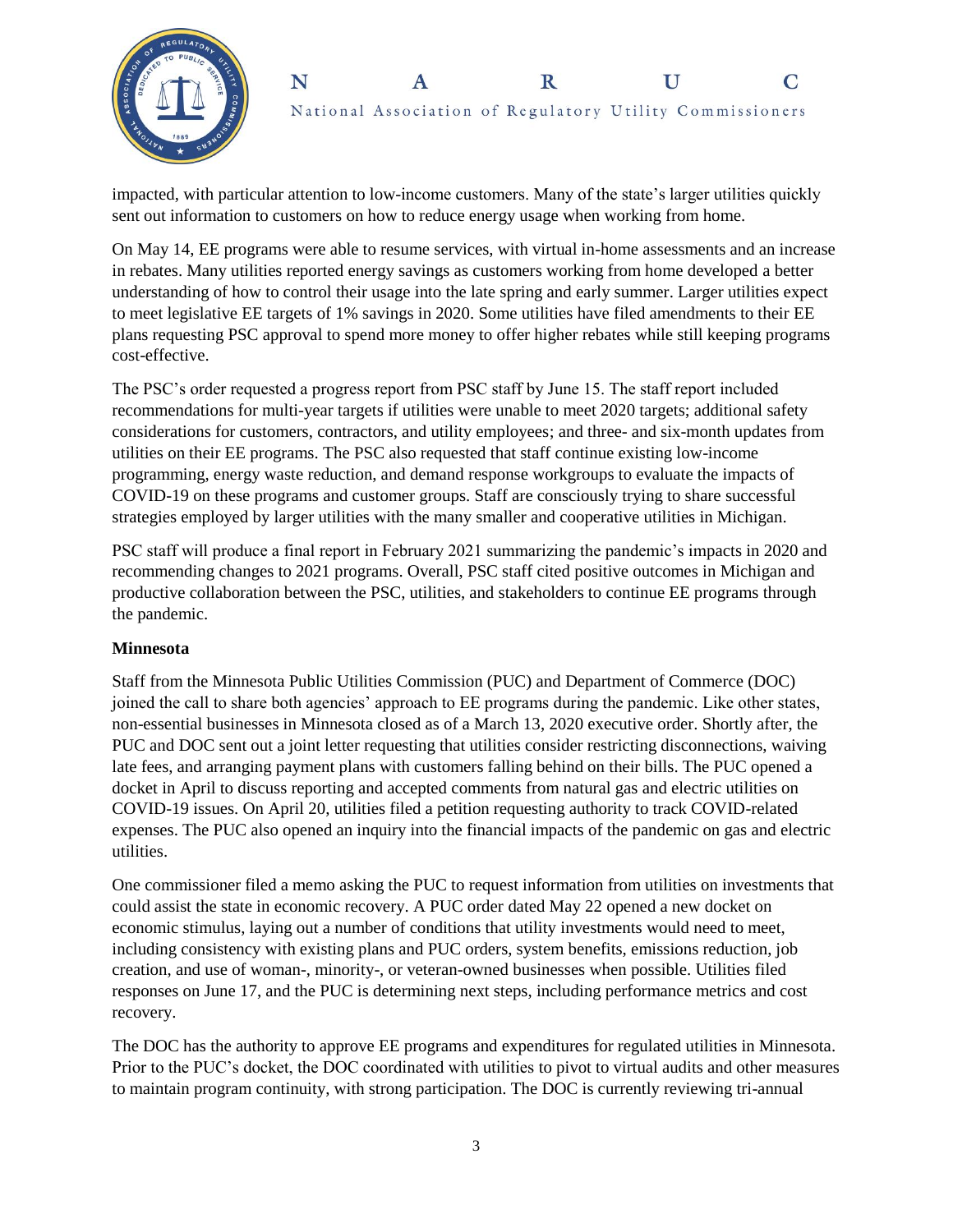



utility [conservation improvement program](https://mn.gov/commerce/industries/energy/utilities/cip/planning-policy/) plans that were submitted on July 1. Stakeholders can also review and comment on the plans.

DOC staff noted that some plans included proposals to address the challenges of customers experiencing impacts from COVID-19 and social unrest through summer 2020. One notable proposal is the idea of doubling the statutory minimum for low-income spending, much of which leverages weatherization assistance program funding to create local, good-paying jobs. The DOC is focused on maintaining and bolstering a network of weatherization providers both to support Minnesota's economic recovery and decrease the bills of income-qualifying customers. Utilities have also proposed increasing rebates for market-rate programs and high-efficiency systems for small businesses. The DOC will issue decisions by November 12 to enable programs to go into effect on January 1, 2021 through December 31, 2023.

#### **Discussion**

Comments from Connecticut, Georgia, Michigan, and Minnesota generated a couple of questions from other state commission staff on the call.

The first question asked about how to target EE investments to reach low-income customers or communities experiencing hardships.

- Connecticut collects customer data and uses census information to market to census tracts with high low-income populations, where DEEP can assume that anyone residing in those tracts meets income qualifications. Connecticut also uses participation in other means-tested state programs to determine eligibility for low-income utility programs.
- Georgia does not require utilities to collect economic data, but works with community action agencies. PSC staff also cited a Georgia Tech study on implementing on-bill financing in lowincome areas in Atlanta.
- In Michigan, utilities have collected data on the past decade of EE programs, spending between 10 to 12% of EE program budgets on low-income programs. Utilities anticipate even higher levels in 2021.
- In Minnesota, energy assistance providers, weatherization assistance providers, and utilities share data with each other, but reporting to the PUC is not required. This arrangement relies on existing relationships between local groups and their familiarity with customers and communities in need of assistance.

A follow-up question asked about changes in demand as a result of more customers working from home during the pandemic, and whether those changes have affected EE programs.

- Minnesota PUC staff cited Xcel Energy reporting that demand has largely returned to pre-COVID levels, with large commercial customers still lower than normal but a near-offset with increases in residential use.
- A New York State Public Service Commission staffer noted that the state has seen some recovery from the initial decrease in commercial load as well as an increase in residential load. More recently, peak demand has been shifting to later in the evening, although the level of peak demand is still down from pre-pandemic levels.